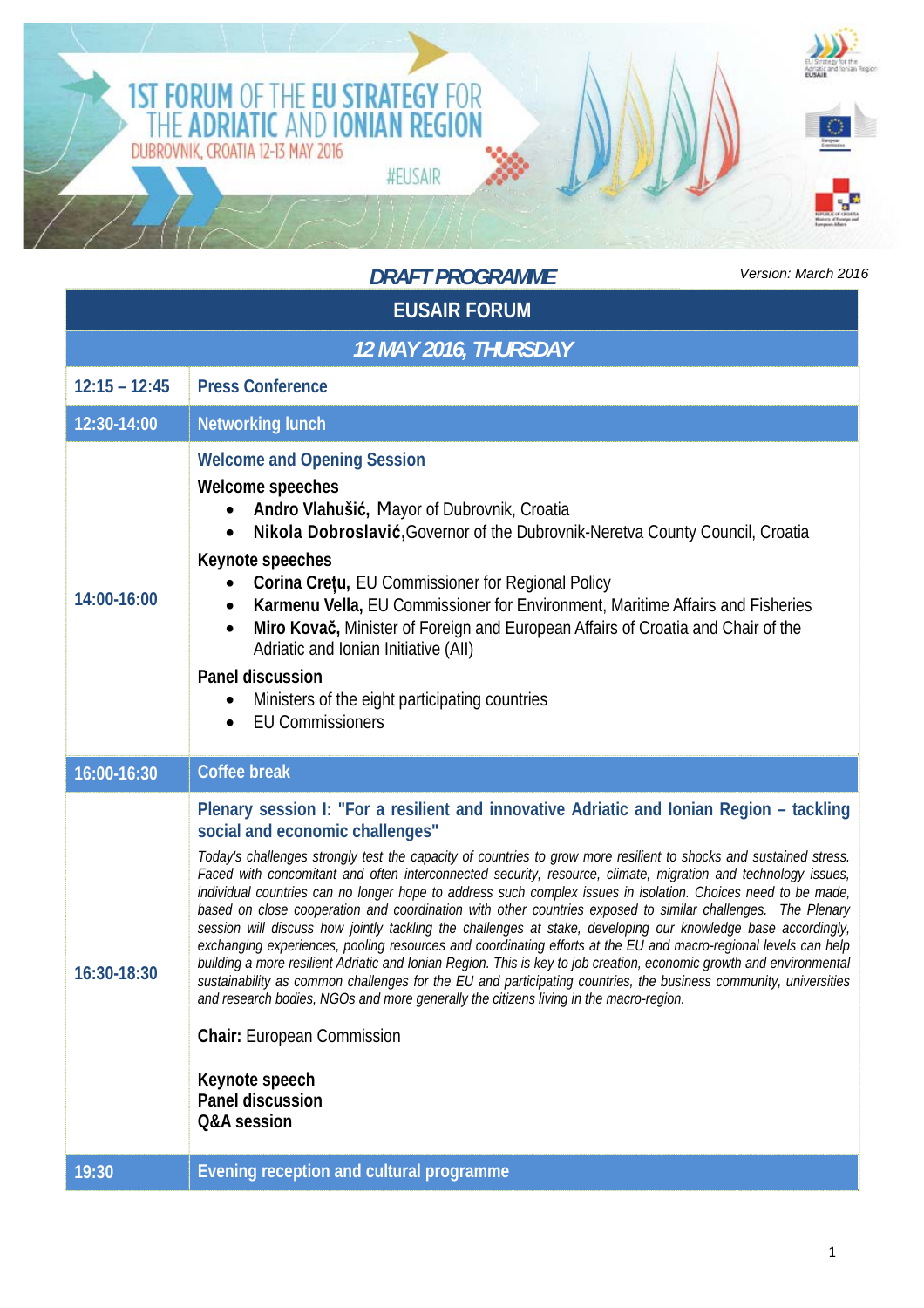

| <b>13 MAY 2016, FRIDAY</b> |                                                                                                                                                                                                                                                                                                                                                                                                                                                                                                                                                                                                                                                                                                                                                                                                                                                                       |                                                                              |                                                                    |  |
|----------------------------|-----------------------------------------------------------------------------------------------------------------------------------------------------------------------------------------------------------------------------------------------------------------------------------------------------------------------------------------------------------------------------------------------------------------------------------------------------------------------------------------------------------------------------------------------------------------------------------------------------------------------------------------------------------------------------------------------------------------------------------------------------------------------------------------------------------------------------------------------------------------------|------------------------------------------------------------------------------|--------------------------------------------------------------------|--|
| $8:30 - 9:00$              | <b>Welcome Coffee</b>                                                                                                                                                                                                                                                                                                                                                                                                                                                                                                                                                                                                                                                                                                                                                                                                                                                 |                                                                              |                                                                    |  |
|                            | <b>Parallel sessions</b>                                                                                                                                                                                                                                                                                                                                                                                                                                                                                                                                                                                                                                                                                                                                                                                                                                              |                                                                              |                                                                    |  |
| $9:00 - 10:45$             | 1.<br><b>Reconciling conflicting</b><br>interests in a shared<br>maritime space                                                                                                                                                                                                                                                                                                                                                                                                                                                                                                                                                                                                                                                                                                                                                                                       | 2.<br>Seeking enhanced<br>cooperation in the transport<br>and energy sectors | 3.<br>Smart approach for a<br>sustainable and<br>attractive region |  |
|                            | 1. Reconciling conflicting interests in a shared maritime space                                                                                                                                                                                                                                                                                                                                                                                                                                                                                                                                                                                                                                                                                                                                                                                                       |                                                                              |                                                                    |  |
|                            | This session will focus on Maritime Spatial Planning and Integrated Coastal Zone Management in the Adriatic and<br>Ionian sea basin. The aim is threefold: a) to take stock of evidence-based knowledge regarding interactions<br>between anthropogenic activities, as well as the impacts of such activities on the Adriatic and Ionian sea basins and<br>on their coasts; b) to highlight best practices (including with respect to capacity building) and possible actions for<br>transcending sector-based, jurisdictional/institutional and administrative compartmentalisation, by means of<br>Maritime Spatial Planning and Integrated Coastal Zone Management; c) to identify one or two strategic projects in<br>support of such practices, to be funded under relevant ESIF/IPA and/or by national and sub-national resources.                              |                                                                              |                                                                    |  |
|                            | 2. Seeking enhanced cooperation in the transport and energy sectors<br>The cooperation in the transport and energy sectors in the Adriatic - Ionian region is not always effective. Often the<br>priorities (eg. infrastructure - management of operations) differ from one country to the other. Furthermore, there is<br>still a gap in the cooperation between EU Member States and their neighbours in the Western Balkans. This<br>session aims at identifying the potential for improvement in order to achieve an efficient functioning of the energy<br>and transport networks and the respective regulatory frameworks in the region. For both sectors, the panellists will<br>be asked to propose potential operational solutions which could be implemented through cooperation in the<br>framework of the EU Strategy for the Adriatic and Ionian Region. |                                                                              |                                                                    |  |
|                            | 3. Smart approach for a sustainable and attractive region<br>This session aims at facilitating cooperation among tourism SMEs and public or private entities in the Adriatic-<br>Ionian region for the development of viable projects eligible for EU funding. It focuses on the better use of EU<br>funding opportunities for tourism, culture and creative industries. Representatives from other macro-regional<br>strategies could be invited to share their experiences. The participants will discuss how EU instruments can finance<br>sustainable tourism initiatives and projects, as well as how to foster cooperation and exchange of experiences<br>through concrete "best practices" presentation.                                                                                                                                                       |                                                                              |                                                                    |  |
| $10:45 - 11:30$            | <b>Networking Coffee break</b>                                                                                                                                                                                                                                                                                                                                                                                                                                                                                                                                                                                                                                                                                                                                                                                                                                        |                                                                              |                                                                    |  |